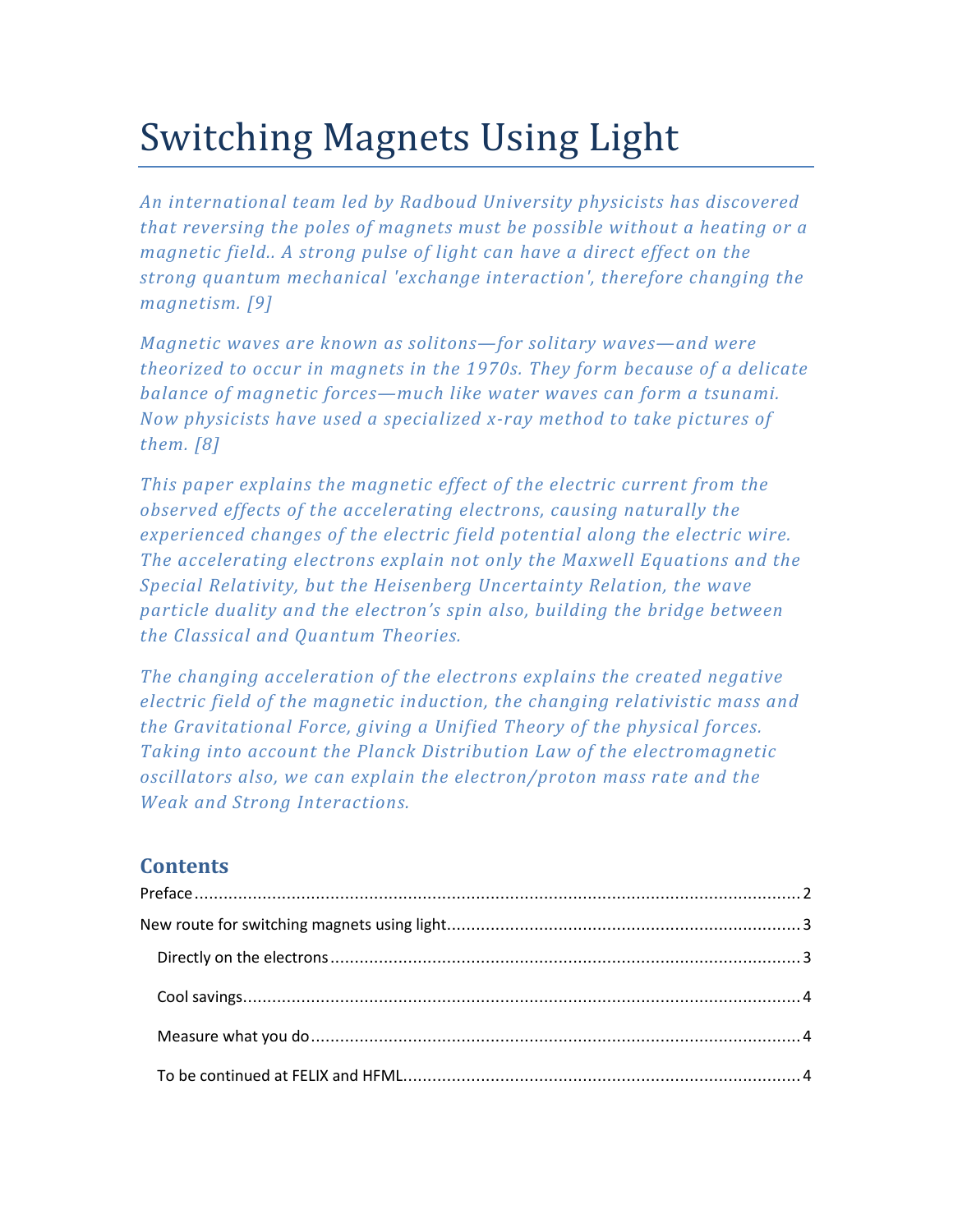Author: George Rajna

# **Preface**

Surprisingly nobody found strange that by theory the electrons are moving with a constant velocity in the stationary electric current, although there is an accelerating force **F** = q **E**, imposed by the **E** electric field along the wire as a result of the **U** potential difference. The accelerated electrons are creating a charge density distribution and maintaining the potential change along the wire. This charge distribution also creates a radial electrostatic field around the wire decreasing along the wire. The moving external electrons in this electrostatic field are experiencing a changing electrostatic field causing exactly the magnetic effect, repelling when moving against the direction of the current and attracting when moving in the direction of the current. This way the **A** magnetic potential is based on the real charge distribution of the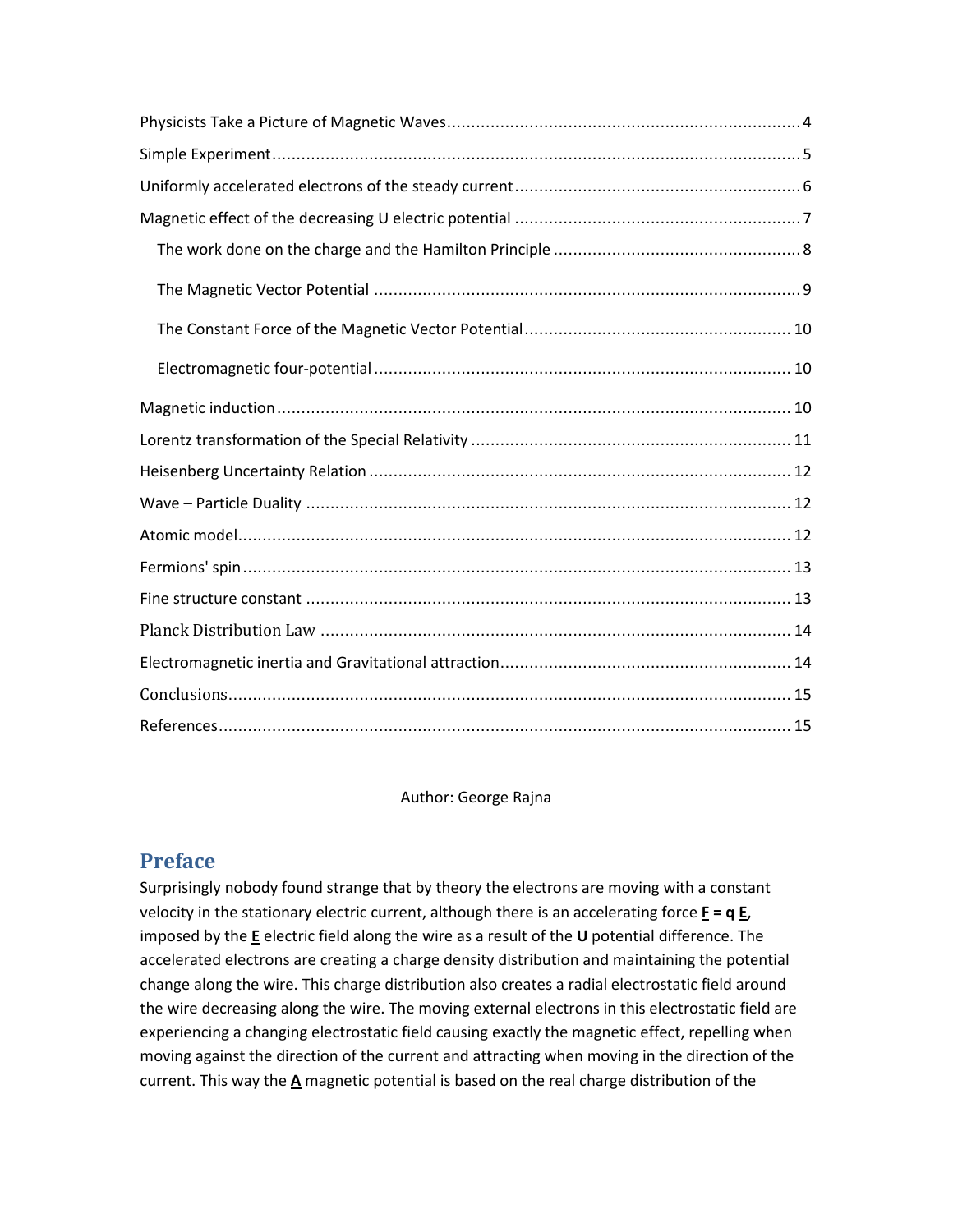electrons caused by their acceleration, maintaining the **E** electric field and the **A** magnetic potential at the same time.

The mysterious property of the matter that the electric potential difference is self maintained by the accelerating electrons in the electric current gives a clear explanation to the basic sentence of the relativity that is the velocity of the light is the maximum velocity of the electromagnetic matter. If the charge could move faster than the electromagnetic field, this self maintaining electromagnetic property of the electric current would be failed.

More importantly the accelerating electrons can explain the magnetic induction also. The changing acceleration of the electrons will create a –**E** electric field by changing the charge distribution, increasing acceleration lowering the charge density and decreasing acceleration causing an increasing charge density.

Since the magnetic induction creates a negative electric field as a result of the changing acceleration, it works as a relativistic changing electromagnetic mass. If the mass is electromagnetic, then the gravitation is also electromagnetic effect. The same charges would attract each other if they are moving parallel by the magnetic effect.

## **New route for switching magnets using light**

In 2007, Professor Rasing and his group at Radboud University showed for the first time that fast pulses of laser light can reverse the poles of magnets. This was a paradigm shift as, until then, physicists believed that light could never be strong enough to break the strong magnetic interaction forces. It can, however, and very local heating by the laser pulse in combination with differences in the response times of the constituent atoms can explain this phenomenon. The researchers have now discovered a new way in which light can manipulate magnetisation.

## **Directly on the electrons**

In the article published by Nature Communications on September 16 the researchers show that the light can excite electrons, which in turn can directly influence the strength of the exchange interaction and therefore change the magnetisation. No heat is released in the process, which is good news for magnetic data storage applications as it means that the method requires little energy. Exchange interaction refers to the internal, quantum mechanical forces that make a magnet magnetic.

"We carried out our experiments in iron oxides, including hematite," says project leader Alexey Kimel. "The crystal structure of hematite is a good system to study this mechanism, as the iron ions are neatly separated by oxygen ions in the crystal lattice. Even so, exchange interaction takes place between the iron ions because the electrons interact through the oxygen ions. By exciting the electrons in the oxygen with a pulse of light, we can manipulate the exchange interaction between the iron spins, and perhaps even reverse their polarity in the near future."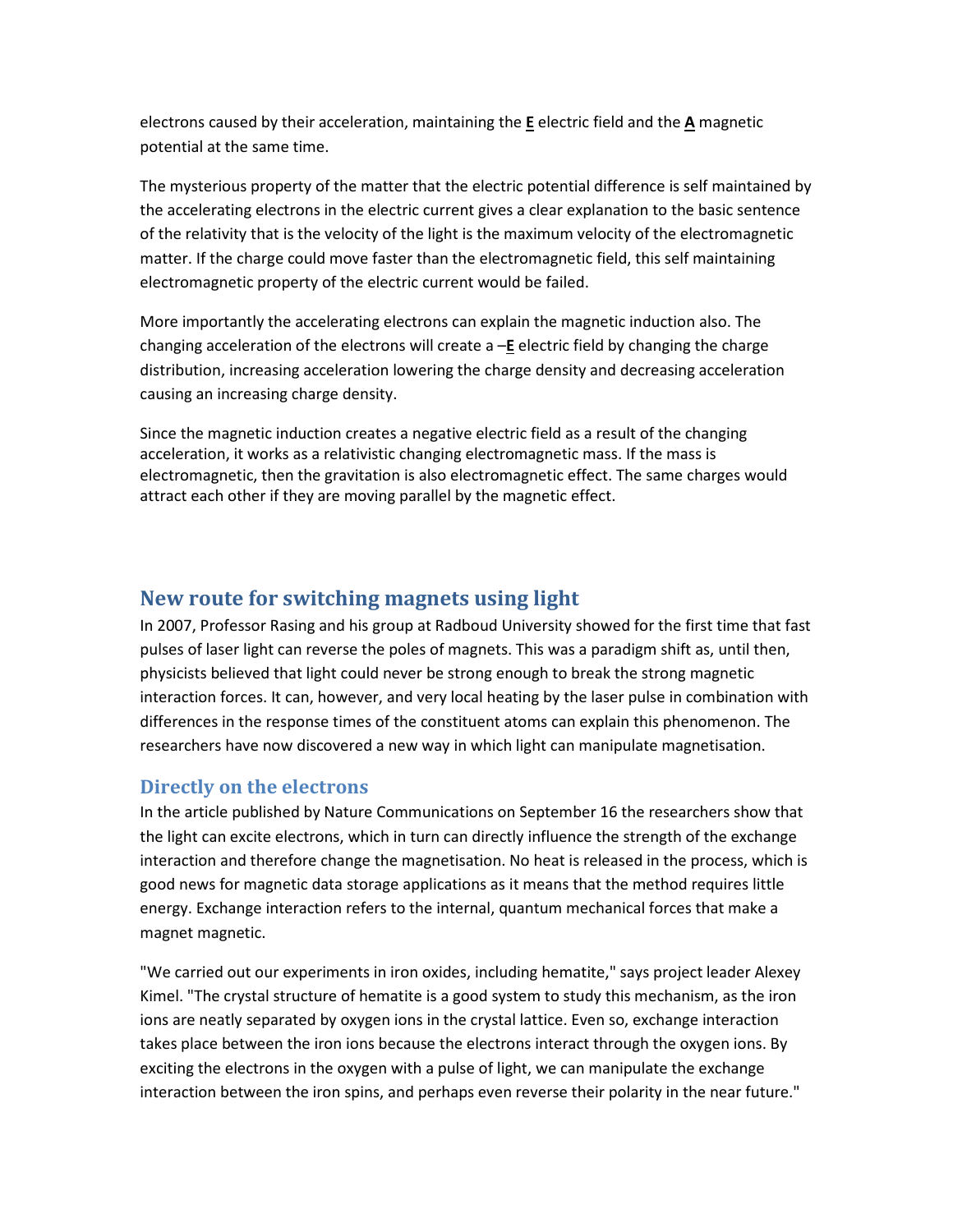#### **Cool savings**

Switching with no heat has the potential to revolutionise magnetic data storage. Huge amounts of heat are currently released in large data centres, and good cooling is becoming a big problem. Facebook, for example, is planning to build its new data centre in the north of Sweden for this very reason. "If we can store information using a new, cool method, data storage will be a lot cheaper," explains Kimel.

#### **Measure what you do**

The researchers also developed a magnetometer to measure the ultrafast changes they induce in a magnet. They use the freely propagating electromagnetic radiation in the Terahertz frequency range (1 THz = 1012 Hz) emitted by the spins of the magnet. By measuring the changes in this radiation, they are able to measure the effect of light on the magnetisation. "We have produced a magnetometer that measures at the femtosecond scale," says Rostislav Mikhaylovskiy, the first author of the article.

### **To be continued at FELIX and HFML**

The researchers will conduct further studies into switching using light in the new FELIX laser lab and the adjacent HFML in Nijmegen. The strength of magnetic fields generated by HFML is comparable to that of the exchange interaction and the frequency of light waves generated by FELIX can be tuned to affect the electrons and change the strength of the exchange interaction in the most effective way. "This will certainly help us explore this mechanism in greater detail," says Theo Rasing. [9]

# **Physicists Take a Picture of Magnetic Waves**

"This is an exciting discovery because it shows that small magnetic waves—known as spinwaves—can add up to a large one in a magnet, a wave that can maintain its shape as it moves," explains Andrew Kent, a professor of physics at New York University and the study's senior author.

The researchers say these waves could potentially be harnessed to transmit data in magnetic circuits in a way that is far more energy efficient than current methods that involve moving electrical charge.

"Magnetism has been used for navigation for thousands of years and more recently to build generators, motors, and data storage devices," says study coauthor Hendrik Ohldag, a scientist at the Stanford Synchrotron Radiation Laboratory (SSRL), where the soliton was discovered. "However, magnetic elements were mostly viewed as static and uniform.

"To push the limits of energy efficiency in the future we need to understand better how magnetic devices behave on fast timescales at the nanoscale, which is why we are using this dedicated ultrafast x-ray microscope."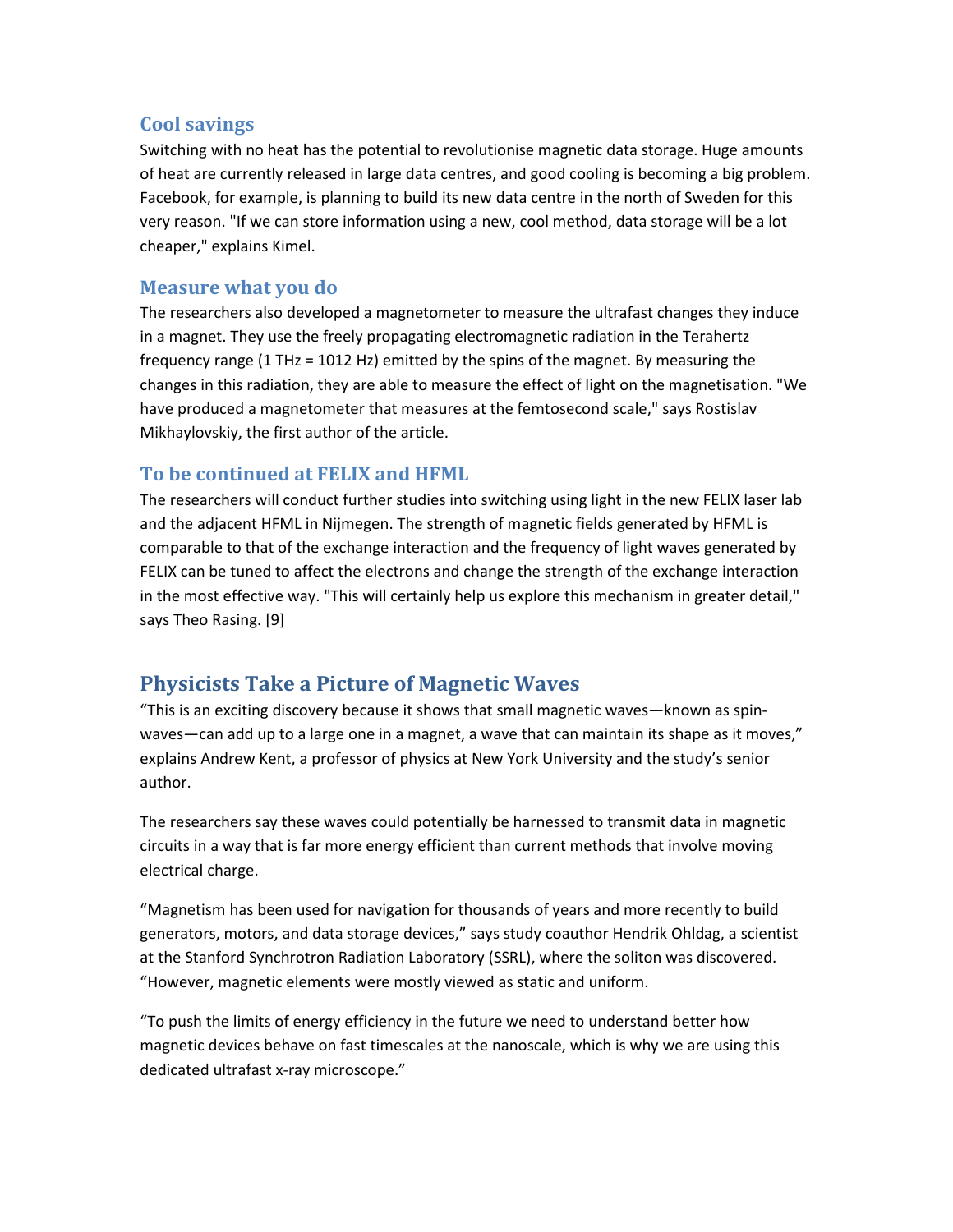Solitons are stable objects that overcome resistance, or friction, as they move. By contrast, electrons, used to move data today, do generate heat as they travel, due to resistance and thus requiring additional energy, such as from a battery, as they transport data to its destination.

In their search, the scientists deployed x-ray microscopy at the Stanford Synchrotron Radiation Lightsource—using a method akin to the way x-rays are used to image the human body—in order to image the behavior of specific magnetic atoms in materials. The technique offers extraordinarily high spatial resolution and temporal resolution.

The scientists created a condition in magnetic materials where the sought-after solitons should exist by injecting an electrical current into a magnetic material to excite spin-waves.

They observed an abrupt onset of magnetic waves with a well-defined spatial profile that matched the predicted form of a solitary magnetic wave—i.e., a magnetic soliton. The results are described in a paper published in Physical Review Letters. [8]

# **Simple Experiment**

Everybody can repeat my physics teacher's - Nándor Toth - middle school experiment, placing aluminum folios in form V upside down on the electric wire with static electric current, and seeing them open up measuring the electric potential created by the charge distribution, caused by the acceleration of the electrons.



Figure 1.) Aluminium folios shows the charge distribution on the electric wire

He wanted to show us that the potential decreasing linearly along the wire and told us that in the beginning of the wire it is lowering harder, but after that the change is quite linear.

You will see that the folios will draw a parabolic curve showing the charge distribution along the wire, since the way of the accelerated electrons in the wire is proportional with the square of time. The free external charges are moving along the wire, will experience this charge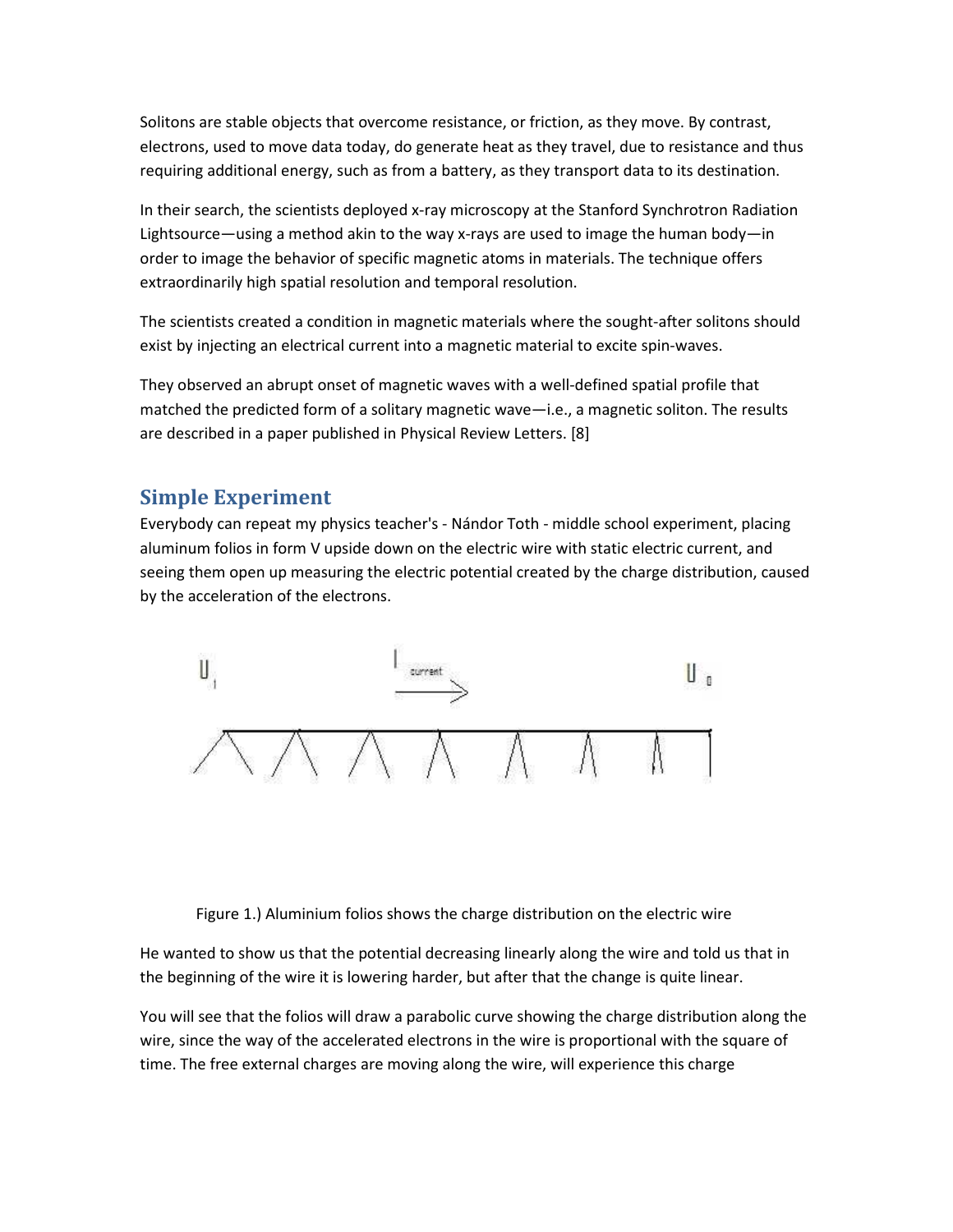distribution caused electrostatic force and repelled if moving against the direction of the electric current and attracted in the same direction – the magnetic effect of the electric current.

#### **Uniformly accelerated electrons of the steady current**

In the steady current **I= dq/dt**, the **q** electric charge crossing the electric wire at any place in the same time is constant. This does not require that the electrons should move with a constant v velocity and does not exclude the possibility that under the constant electric force created by the **E = - dU/dx** potential changes the electrons could accelerating.

If the electrons accelerating under the influence of the electric force, then they would arrive to the **x = 1/2 at<sup>2</sup> in the wire. The dx/dt = at**, means that every second the accelerating q charge will take a linearly growing length of the wire. For simplicity if a=2 then the electrons would found in the wire at  $x = 1, 4, 9, 16, 25, \ldots$ , which means that the dx between them should be 3, 5, 7, 9 …, linearly increasing the volume containing the same q electric charge. It means that the density of the electric charge decreasing linearly and as the consequence of this the U field is decreasing linearly as expected: **-dU/dx = E = const**.



Figure 2.) The accelerating electrons created charge distribution on the electric wire

This picture remembers the Galileo's Slope of the accelerating ball, showed us by the same teacher in the middle school, some lectures before. I want to thank him for his enthusiastic and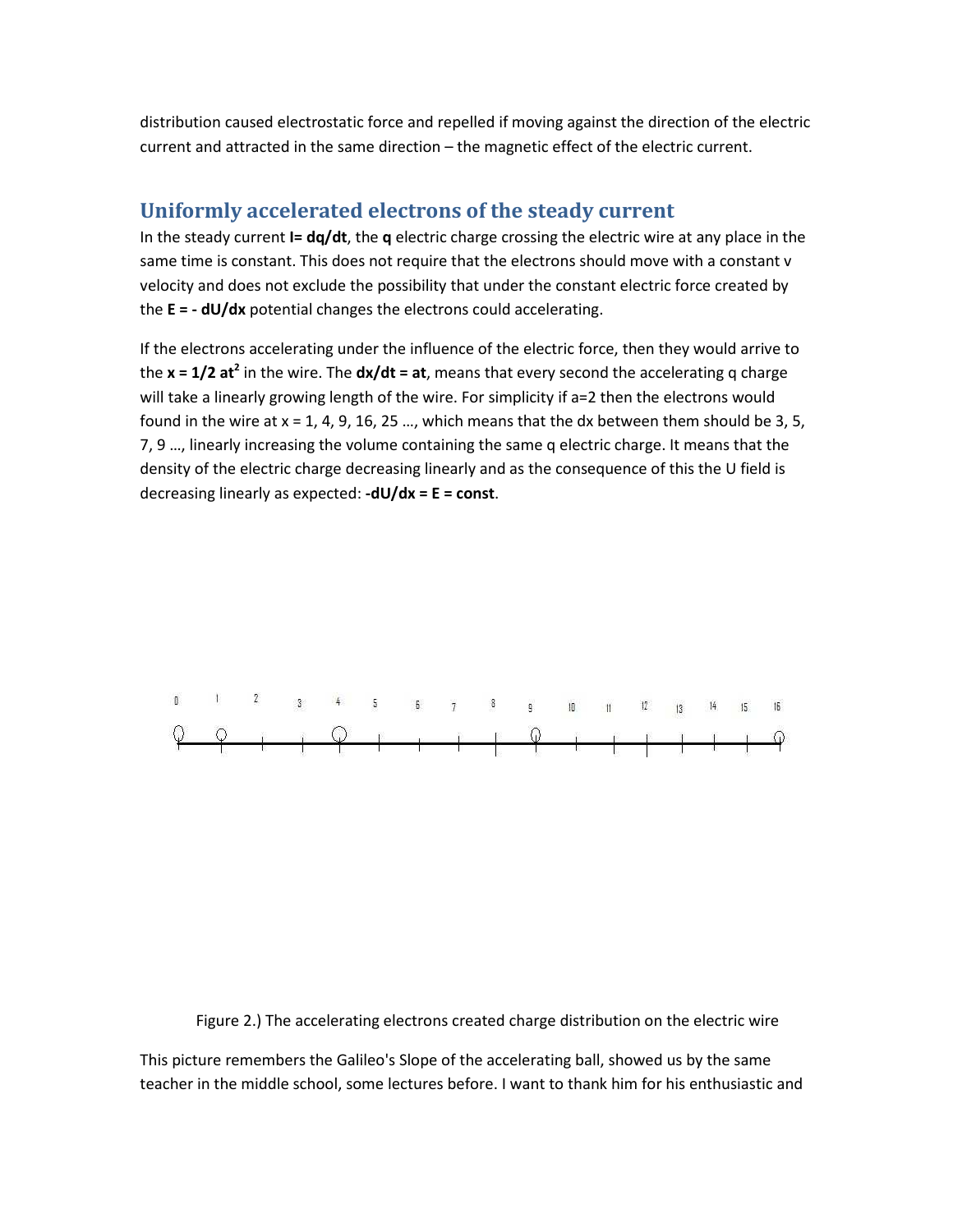impressive lectures, giving me the associating idea between the Galileo's Slope and the accelerating charges of the electric current.

We can conclude that the electrons are accelerated by the electric **U** potential, and with this accelerated motion they are maintaining the linear potential decreasing of the **U** potential along they movement. Important to mention, that the linearly decreasing charge density measured in the referential frame of the moving electrons. Along the wire in its referential frame the charge density lowering parabolic, since the charges takes way proportional with the square of time.

The decreasing **U** potential is measurable, simply by measuring it at any place along the wire. One of the simple visualizations is the aluminum foils placed on the wire opening differently depending on the local charge density. The static electricity is changing by parabolic potential giving the equipotential lines for the external moving electrons in the surrounding of the wire.

## **Magnetic effect of the decreasing U electric potential**

One **q** electric charge moving parallel along the wire outside of it with velocity v would experience a changing **U** electric potential along the wire. If it experiencing an emerging potential, it will repel the charge, in case of decreasing **U** potential it will move closer to the wire. This radial electric field will move the external electric charge on the parabolic curve, on the equipotential line of the accelerated charges of the electric current. This is exactly the magnetic effect of the electric current. A constant force, perpendicular to the direction of the movement of the matter will change its direction to a parabolic curve.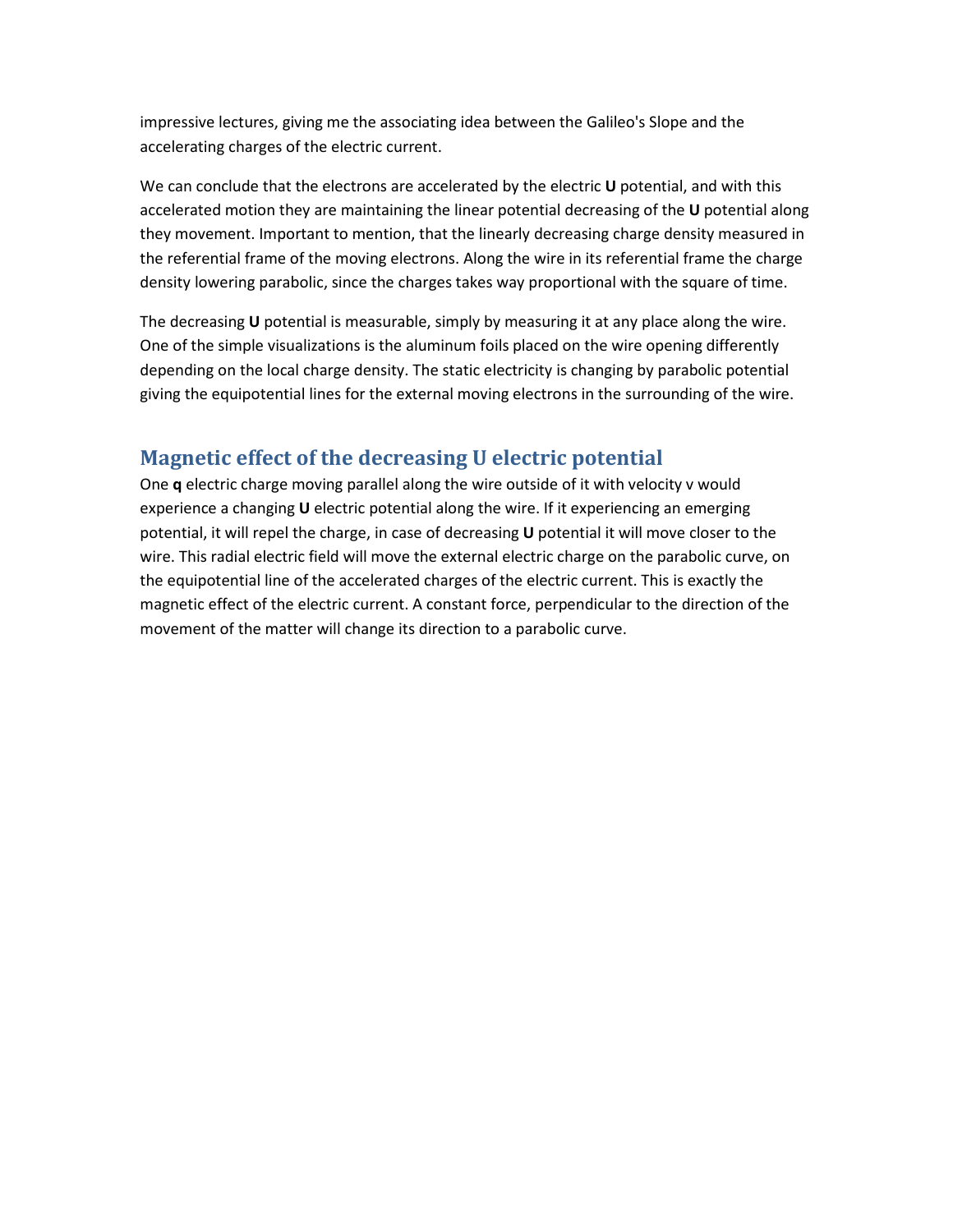

Figure 3.) Concentric parabolic equipotential surfaces around the electric wire causes the magnetic effect on the external moving charges

Considering that the magnetic effect is  $\underline{F} = q \underline{v} \times \underline{B}$ , where the  $\underline{B}$  is concentric circle around the electric wire, it is an equipotential circle of the accelerating electrons caused charge distribution. Moving on this circle there is no electric and magnetic effect for the external charges, since **vxB=0**. Moving in the direction of the current the electric charges crosses the biggest potential change, while in any other direction – depending on the angle between the current and velocity of the external charge there is a modest electric potential difference, giving exactly the same force as the  $\underline{v} \times \underline{B}$  magnetic force.

Getting the magnetic force from the **F = dp/dt** equation we will understand the magnetic field velocity dependency. Finding the appropriate trajectory of the moving charges we need simply get it from the equipotential lines on the equipotential surfaces, caused by the accelerating charges of the electric current. We can prove that the velocity dependent force causes to move the charges on the equipotential surfaces, since the force due to the potential difference according to the velocity angle – changing only the direction, but not the value of the charge's velocity.

## **The work done on the charge and the Hamilton Principle**

One basic feature of magnetism is that, in the vicinity of a magnetic field, a moving charge will experience a force. Interestingly, the force on the charged particle is always perpendicular to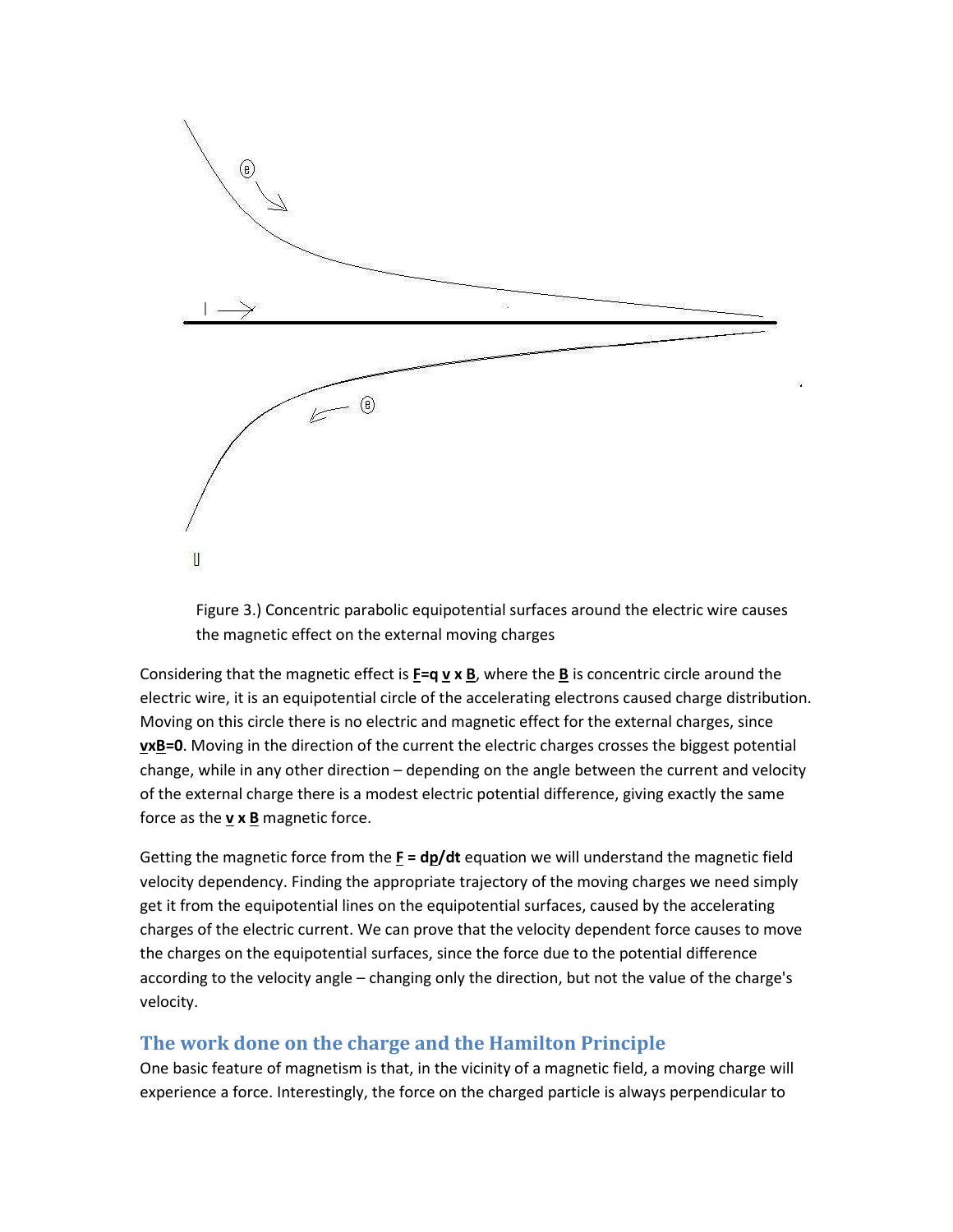the direction it is moving. Thus magnetic forces cause charged particles to change their direction of motion, but they do not change the speed of the particle. This property is used in high-energy particle accelerators to focus beams of particles which eventually collide with targets to produce new particles. Another way to understand this is to realize that if the force is perpendicular to the motion, then no work is done. Hence magnetic forces do no work on charged particles and cannot increase their kinetic energy. If a charged particle moves through a constant magnetic field, its speed stays the same, but its direction is constantly changing. [2]

In electrostatics, the work done to move a charge from any point on the equipotential surface to any other point on the equipotential surface is zero since they are at the same potential. Furthermore, equipotential surfaces are always perpendicular to the net electric field lines passing through it. [3]

Consequently the work done on the moving charges is zero in both cases, proving that they are equal forces, that is they are the same force.

The accelerating charges self-maintaining potential equivalent with the Hamilton Principle and the Euler-Lagrange equation. [4]

#### **The Magnetic Vector Potential**

Also the **A** magnetic vector potential gives the radial parabolic electric potential change of the charge distribution due to the acceleration of electric charges in the electric current.

Necessary to mention that the **A** magnetic vector potential is proportional with a, the acceleration of the charges in the electric current although this is not the only parameter.

The **A** magnetic vector potential is proportional with I**=dQ/dt** electric current, which is proportional with the strength of the charge distribution along the wire. Although it is proportional also with the U potential difference I=U/R, but the R resistivity depends also on the cross-sectional area, that is bigger area gives stronger I and **A**. [7] This means that the bigger potential differences with smaller cross-section can give the same **I** current and **A** vector potential, explaining the gauge transformation.

Since the magnetic field B is defined as the curl of **A**, and the curl of a gradient is identically zero, then any arbitrary function which can be expressed as the gradient of a scalar function may be added to A without changing the value of B obtained from it. That is, A' can be freely substituted for A where

$$
\overrightarrow{A} = \overrightarrow{A} + \overrightarrow{\nabla}\phi
$$

Such transformations are called gauge transformations, and there have been a number of "gauges" that have been used to advantage is specific types of calculations in electromagnetic theory. [5]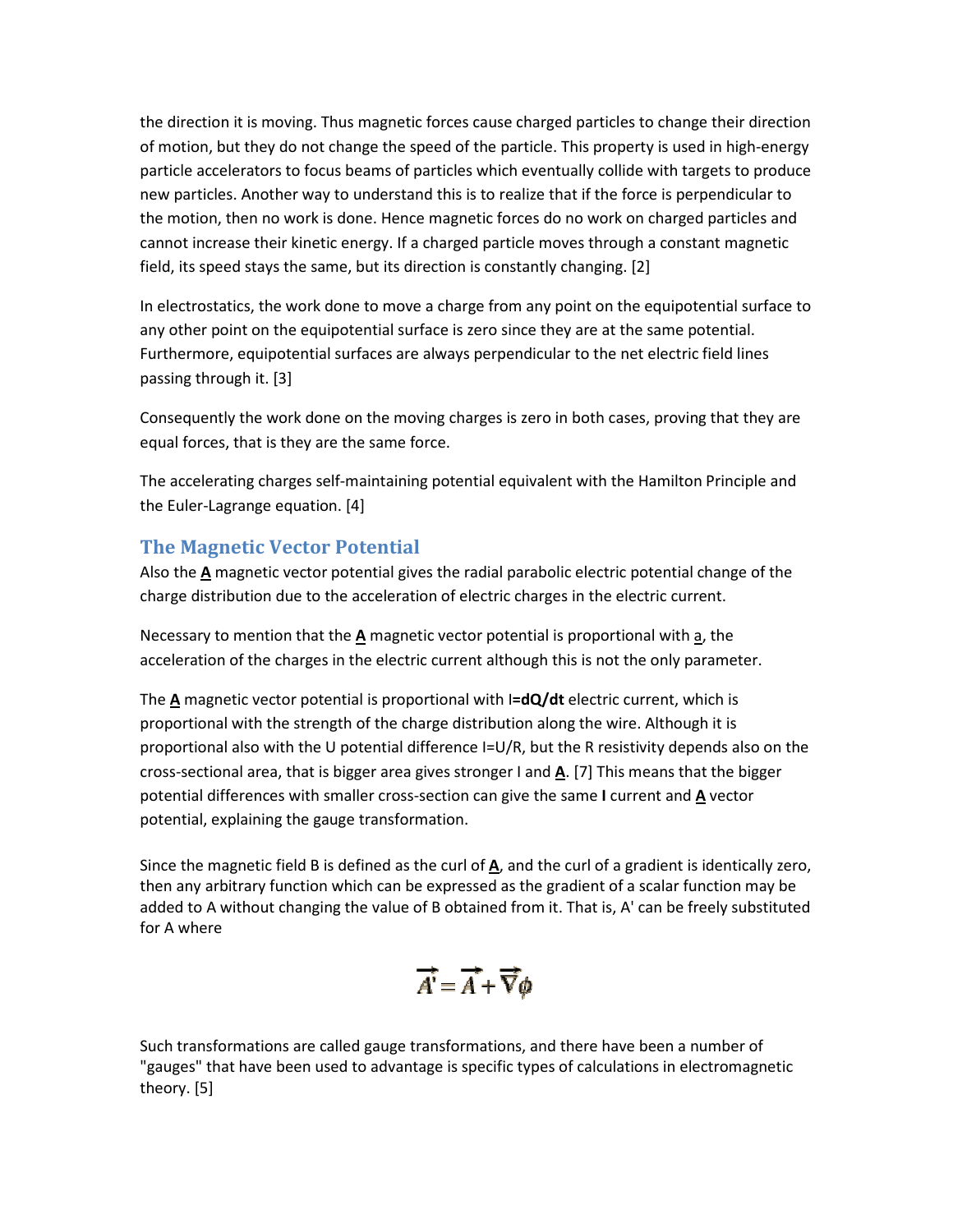Since the potential difference and the vector potential both are in the direction of the electric Since the potential difference and the vector potential both are in the direction of the electric<br>current, this gauge transformation could explain the self maintaining electric potential of the accelerating electrons in the electric current. Also this is the source of the special and general relativity. In the self maintaining electric potential of the<br>Iso this is the source of the special and general<br>Vector Potential<br>Sthe same result as the constant force of<br>Instant velocity moving body.<br>Instant velocity moving body.

#### **The Constant Force of the Magnetic Vector Potential**

Moving on the parabolic equipotential line gives the same result as the constant force of gravitation moves on a parabolic line with a constant velocity moving body.

#### **Electromagnetic four-potential potential**

The electromagnetic four-potential defined as:

**SI units cgs units**  $A^{\alpha} = (\phi/c, \mathbf{A}) A^{\alpha} = (\phi, \mathbf{A})$ 

in which  $\phi$  is the electric potential, and **A** is the magnetic vector potential. [6] This is with the four-dimensional space-time vector (T, **R**) and in stationary current gives that the potential difference is constant in the time dimension and vector potential (and its curl, the magnetic field) is constant in the space dimensions. Increasing the electric current **I** causes increasing magnetic field **B** by increasing the acceleration Increasing the electric current **I** causes increasing magnetic field **B** by increasing the acceleration

## **Magnetic induction**

of the electrons in the wire. Since l=at, if the acceleration of electrons is growing, than the charge density **dQ/dl** will decrease in time, creating a -**E** electric field. Since the resistance of the wire is constant, only increasing U electric potential could cause an increasing electric the wire is constant, only increasing U electric potential could cause an increasing electriquenty.<br>The current **I=U/R=dQ/dt**. The charge density in the static current changes linear in the time coordinates. Changing its value in time will causing a static electric force, negative to the accelerating force change. This explains the relativistic changing mass of the charge in time also. Equipment in time, creating a  $-\underline{E}$  electric field. Since the resistance in the electric potential could cause an increasing electric density in the static current changes linear in the time time will causing a static e

accelerating force change. This explains the relativistic changing mass of the charge in time a<br>Necessary to mention that decreasing electric current will decrease the acceleration of the electrons, causing increased charge density and **E** positive field.

The electric field is a result of the geometric change of the U potential and the timely change of the **A** magnetic potential:

**E = - dA/dt - dU/dr** 

$$
\mathbf{B} = \nabla \times \mathbf{A} \,, \quad \mathbf{E} = -\nabla \phi - \frac{\partial \mathbf{A}}{\partial t} \,,
$$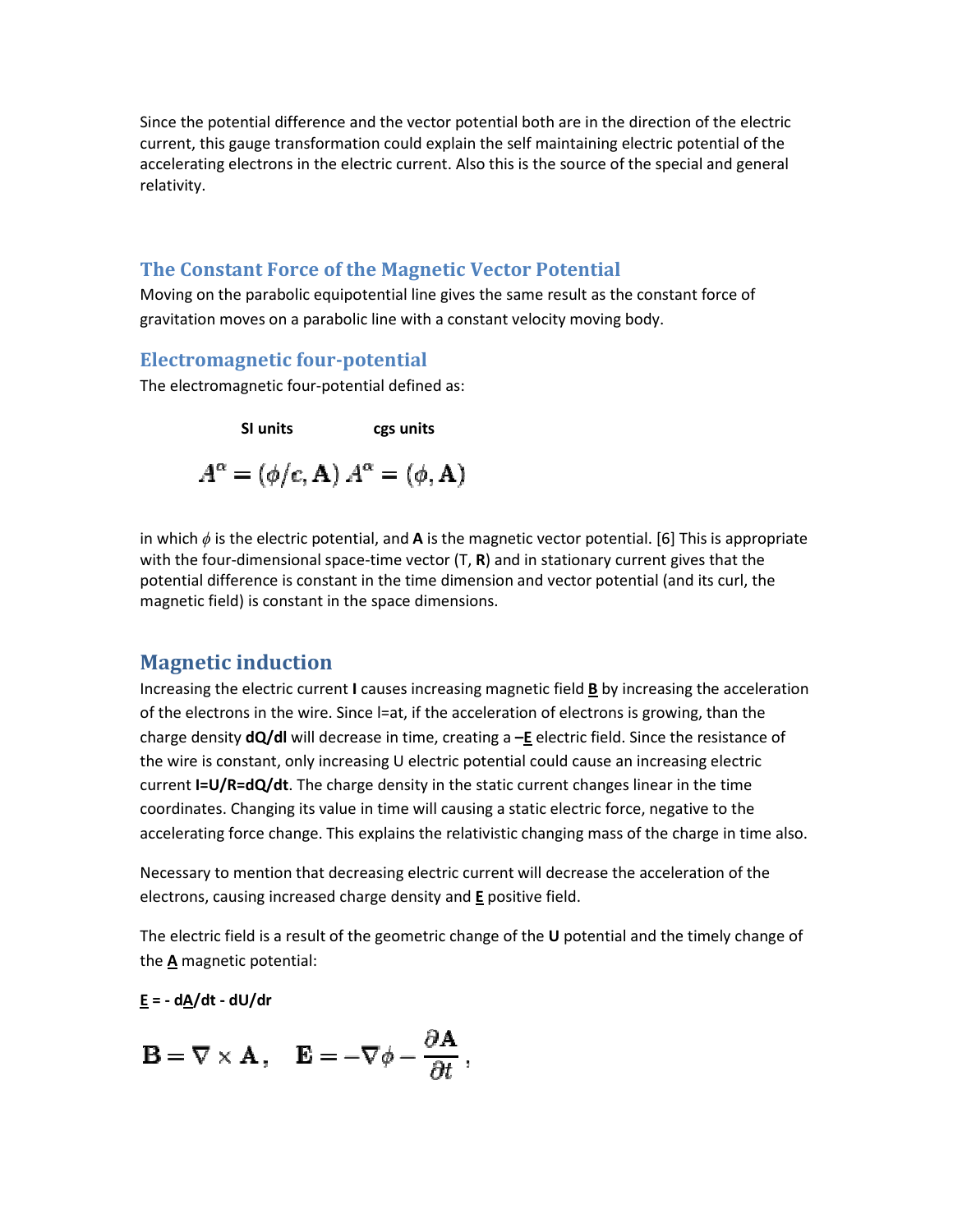The acceleration of the electric charges proportional with the A magnetic vector potential in the The acceleration of the electric charges proportional with the A magnetic vector potential in<br>electric current and also their time dependence are proportional as well. Since the A vector potential is appears in the equation, the proportional **a** acceleration will satisfy the same equation.

Since increasing acceleration of charges in the increasing electric current the result of increasing potential difference, creating a decreasing potential difference, the electric and magnetic vector potential are changes by the next wave - function equations: also their time dependence are proportional as well. Since the A vector<br>
in the equation, the proportional  $\underline{a}$  acceleration will satisfy the same<br>
eleration of charges in the increasing electric current the result of

$$
\frac{1}{c^2} \frac{\partial^2 \varphi}{\partial t^2} - \nabla^2 \varphi = \frac{\rho}{\varepsilon_0}
$$

$$
\nabla^2 \mathbf{A} - \frac{1}{c^2} \frac{\partial^2 \mathbf{A}}{\partial t^2} = -\mu_0 \mathbf{J}
$$

The simple experiment with periodical changing **U** potential and I electric current will move the aluminium folios with a moving wave along the wire.

aluminium folios with a moving wave along the wire.<br>The Lorentz gauge says exactly that the accelerating charges are self maintain their accelerator fields and the divergence (source) of the A vector potential is the timely change of the electric potential.

$$
\nabla \cdot \vec{A} + \frac{1}{c^2} \frac{\partial \varphi}{\partial t} = 0.
$$

Or

$$
\vec{E} = -\nabla \varphi - \frac{\partial \vec{A}}{\partial t}
$$

The timely change of the A vector potential, which is the proportionally changing acceleration of the charges will produce the negative electric field.

# **Lorentz transformation of the Special Relativity of the Special**

In the referential frame of the accelerating electrons the charge density lowering linearly In the referential frame of the accelerating electrons the charge density lowering linearly<br>because of the linearly growing way they takes every next time period. From the referential frame of the wire there is a parabolic charge density lowering.

The difference between these two referential frames, namely the referential frame of the wire and the referential frame of the moving electrons gives the relativistic effect. Important to say that the moving electrons presenting the time coordinate, since the electrons are taking linearly increasing way every next time period, and the wire presenting the geometric coordinate. election of the electric charges proportional with the A magnetic vector potential in the<br>
listendor of the electric charges in the interesting electric current the result of increasing<br>  $\frac{P}{P} = \nabla^2 \varphi = \frac{\rho}{\epsilon_0}$ <br>  $-\$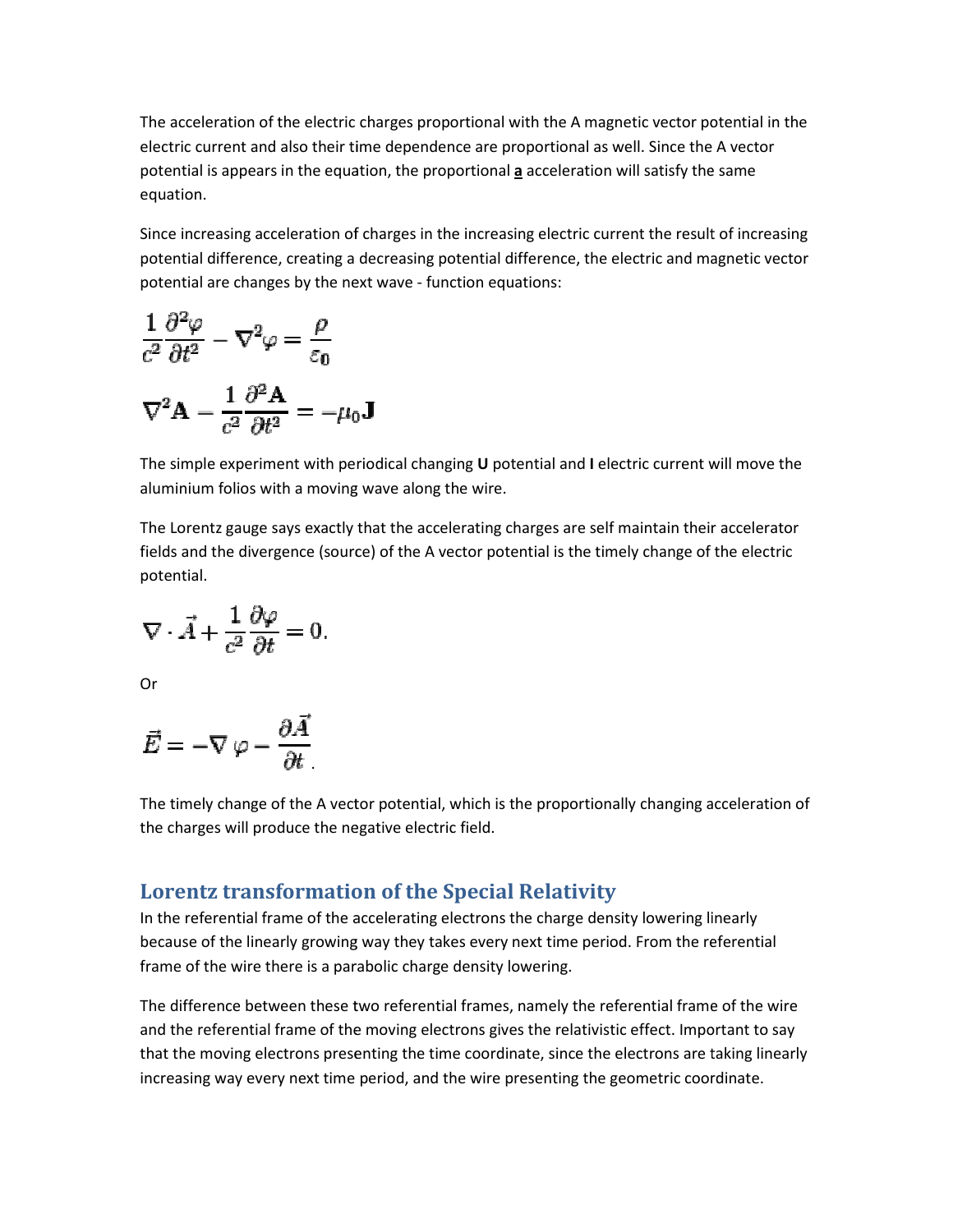The Lorentz transformations are based on moving light sources of the Michelson - Morley experiment giving a practical method to transform time and geometric coordinates without explaining the source of this mystery.

The real mystery is that the accelerating charges are maintaining the accelerating force with their charge distribution locally. The resolution of this mystery that the charges are simply the results of the diffraction patterns, that is the charges and the electric field are two sides of the same thing. Otherwise the charges could exceed the velocity of the electromagnetic field.

The increasing mass of the electric charges the result of the increasing inductive electric force acting against the accelerating force. The decreasing mass of the decreasing acceleration is the result of the inductive electric force acting against the decreasing force. This is the relativistic mass change explanation, especially importantly explaining the mass reduction in case of velocity decrease.

# **Heisenberg Uncertainty Relation**

In the atomic scale the Heisenberg uncertainty relation gives the same result, since the moving electron in the atom accelerating in the electric field of the proton, causing a charge distribution on delta x position difference and with a delta p momentum difference such a way that they product is about the half Planck reduced constant. For the proton this delta x much less in the nucleon, than in the orbit of the electron in the atom, the delta p is much higher because of the greater proton mass.

This means that the electron and proton are not point like particles, but has a real charge distribution.

# **Wave – Particle Duality**

The accelerating electrons explains the wave – particle duality of the electrons and photons, since the elementary charges are distributed on delta x position with delta p impulse and creating a wave packet of the electron. The photon gives the electromagnetic particle of the mediating force of the electrons electromagnetic field with the same distribution of wavelengths.

# **Atomic model**

The constantly accelerating electron in the Hydrogen atom is moving on the equipotential line of the proton and it's kinetic and potential energy will be constant. Its energy will change only when it is changing its way to another equipotential line with another value of potential energy or getting free with enough kinetic energy. This means that the Rutherford-Bohr atomic model is right and only the changing acceleration of the electric charge causes radiation, not the steady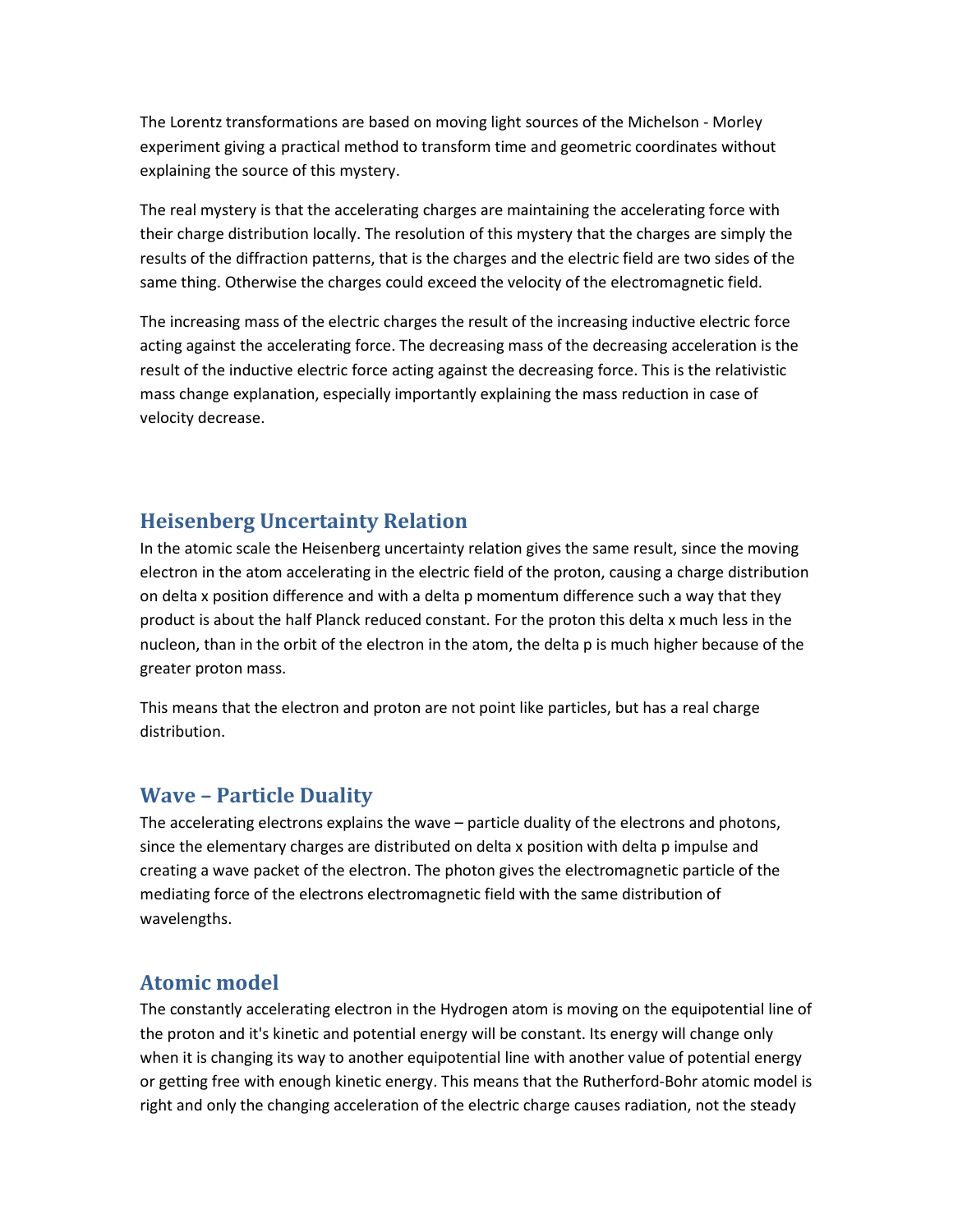acceleration. The steady acceleration of the charges only creates a centric parabolic steady acceleration. The steady acceleration of the charges only creates a centric parabolic steady<br>electric field around the charge, the magnetic field. This gives the magnetic moment of the atoms, summing up the proton and electron magnetic moments caused by their circular motions and spins.

## **Fermions' spin**

The moving charges are accelerating, since only this way can self maintain the electric field causing their acceleration. The electric charge is not point like! This constant acceleration possible if there is a rotating movement changing the direction of the velocity. This way it can accelerate forever without increasing the absolute value of the velocity in the dimension of the time and not reaching the velocity of the light. is, summing up the proton and electron magnetic moments caused by their circular<br>protons and spins.<br>**mions' spin**<br>moving charges are accelerating, since only this way can self maintain the electric field<br>ng their accelerat

The Heisenberg uncertainty relation says that the minimum uncertainty is the value of the spin: time and not reaching the velocity of the light.<br>The Heisenberg uncertainty relation says that the minimum uncertainty is the value of the spin:<br>**1/2 h = dx dp** or **1/2 h = dt dE**, that is the value of the basic energy sta to the  $m_0$  inertial mass of the fermions. ty is the dimension of the<br>hty is the value of the spin:<br>atus, consequently related<br>ne idea, that the electric<br>2 – (-1/2) = 1.<br>nt between the energy **E** of

The photon's 1 spin value and the electric charges 1/2 spin gives us the idea, that the electric charge and the electromagnetic wave two sides of the same thing,  $1/2 - (-1/2) = 1$ . ertial mass of the fermions.<br>'s 1 spin value and the electric charges 1/2 spin gives us the idea, that tl<br>the electromagnetic wave two sides of the same thing, 1/2 – (-1/2) = 1.

## **Fine structure constant**

The Planck constant was first described as the proportionality constant between the a photon and the frequency v of its associated electromagnetic wave. This relation between the energy and frequency is called the Planck relation or the Planck-Einstein equation:

$$
E= h\nu.
$$

Since the frequency *ν***,** wavelength *λ*, and speed of light *c* are related by *λν* **=** *c*, the Planck relation can also be expressed as

$$
E = \frac{hc}{\lambda}.
$$

Since this is the source of the Planck constant, the e electric charge countable from the Fine structure constant. This also related to the Heisenberg uncertainty relation, saying that the mass of the proton should be bigger than the electron mass because of the difference between their wavelengths, since **E = mc<sup>2</sup>** . can also be expressed as<br>  $E = \frac{hc}{\lambda}$ .<br>
s is the source of the Planck constant, the e electric charge countable from the Fine<br>
e constant. This also related to the Heisenberg uncertainty relation, saying that the mas<br>
ot . This relation<br>tein equation:<br>by  $\lambda v$  =  $c$ , the<br>puntable from<br>lation, saying<br>e difference be

The expression of the fine-structure constant becomes the abbreviated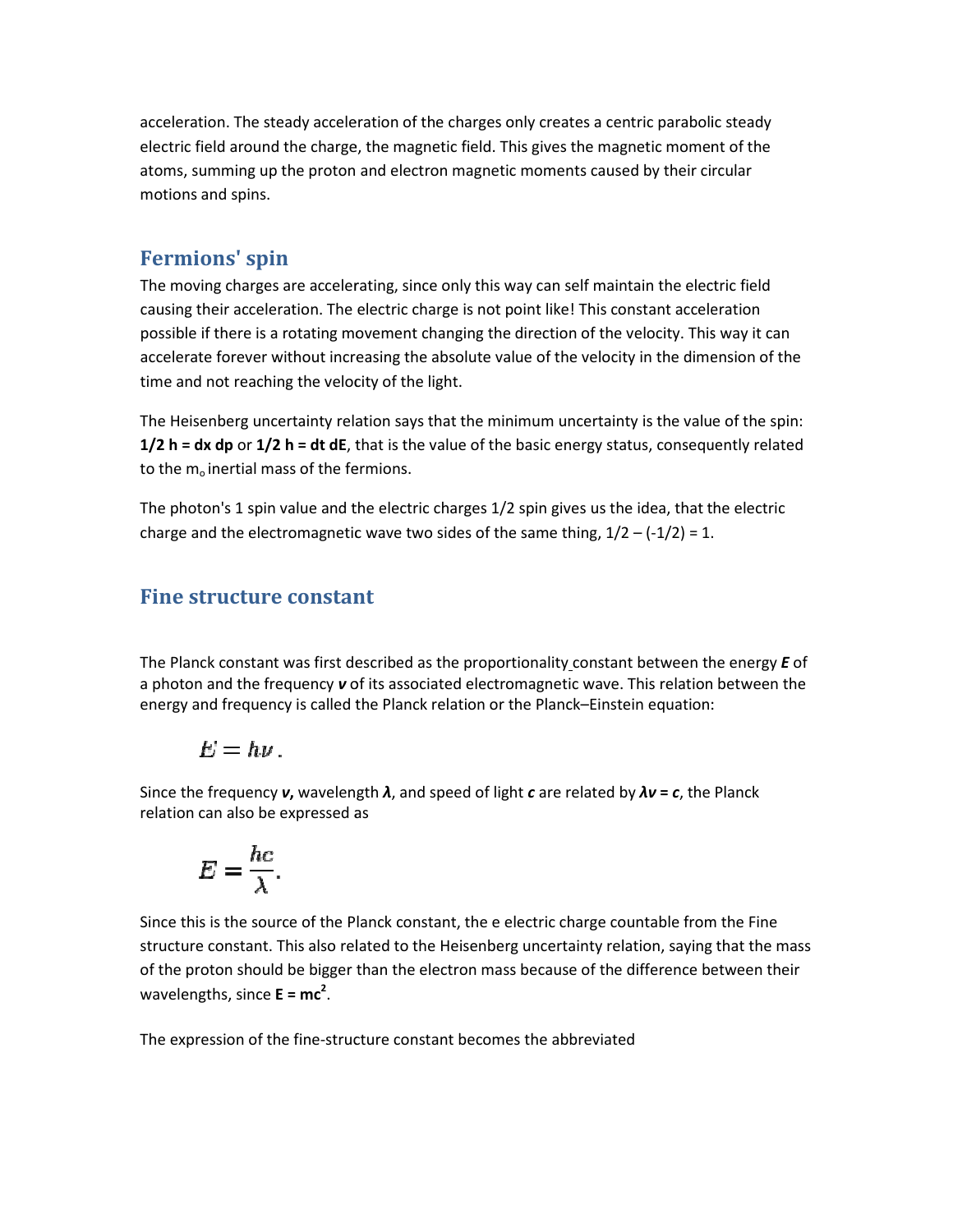$$
\alpha = \frac{e^2}{\hbar c}
$$

This is a dimensionless constant expression, 1/137 commonly appearing in physics literature.<br>This means that the electric charge is a result of the electromagnetic waves diffractions,<br>consequently the proton – electron mas This means that the electric charge is a result of the electromagnetic waves diffractions, consequently the proton – electron mass rate is the result of the equal intensity of the corresponding electromagnetic frequencies in the Planck distribution law.

## **Planck Distribution Law**

The Planck distribution law explains the different frequencies of the proton and electron, giving equal intensity to different lambda wavelengths! The weak interaction transforms an electric charge in the diffraction pattern from one side to the other side, causing an electric dipole momentum change, which violates the CP and time reversal symmetry.

The Planck distribution law is temperature dependent and it should be true locally and globally. I think that Einstein's energy-matter equivalence means some kind of existence of electromagnetic oscillations enabled by the temperature, creating the different matte formulas, atoms, molecules, crystals, dark matter and energy. momentum change, which violates the CP and time reversal symmetry.<br>The Planck distribution law is temperature dependent and it should be true loca<br>think that Einstein's energy-matter equivalence means some kind of existenc

One way dividing the proton to three parts is, dividing his oscillation by the three direction of the space. We can order 1/3 **e** charge to each coordinates and 2/3 **e** charge to one plane oscillation, because the charge is scalar. In this way the proton has two +2/3 e plane oscillation and one linear oscillation with -1/3 e charge. The colors of quarks are coming from the three directions of coordinates and the proton is colorless. [1]

# **Electromagnetic inertia and Gravitational attraction and Gravitational**

Since the magnetic induction creates a negative electric field as a result of the changing<br>acceleration, it works as an electromagnetic changing mass. acceleration, it works as an electromagnetic

It looks clear that the growing acceleration results the relativistic growing mass - limited also with the velocity of the electromagnetic wave.

with the velocity of the electromagnetic wave.<br>The negatively changing acceleration causes a positive electric field, working as a decreasing mass.

Since  $E = h\nu$  and  $E = mc^2$ ,  $m = h\nu$  /c<sup>2</sup> that is the *m* depends only on the *v* frequency. It means that the mass of the proton and electron are electromagnetic and the result of the electromagnetic induction, caused by the changing acceleration of the spinning and moving charge! that the *m<sup>o</sup>* inertial mass is the result of the spin, since this is the only accelerating motion of the electric charge. Since the accelerating motion has different frequency for the electron in the ently the proton – electron mass rate is the result of the equal intensity of the<br>nonling electromagnetic frequencies in the Planck distribution law.<br> **k** Distribution I.aw<br>
check distribution law seplans the different fr quarks are coming from the three<br>
1<br> **d** as a result of the changing<br>
5.<br>
tivistic growing mass - limited also<br>
tric field, working as a decreasing<br>
only on the **v** frequency. It means th<br>
nd the result of the electromagne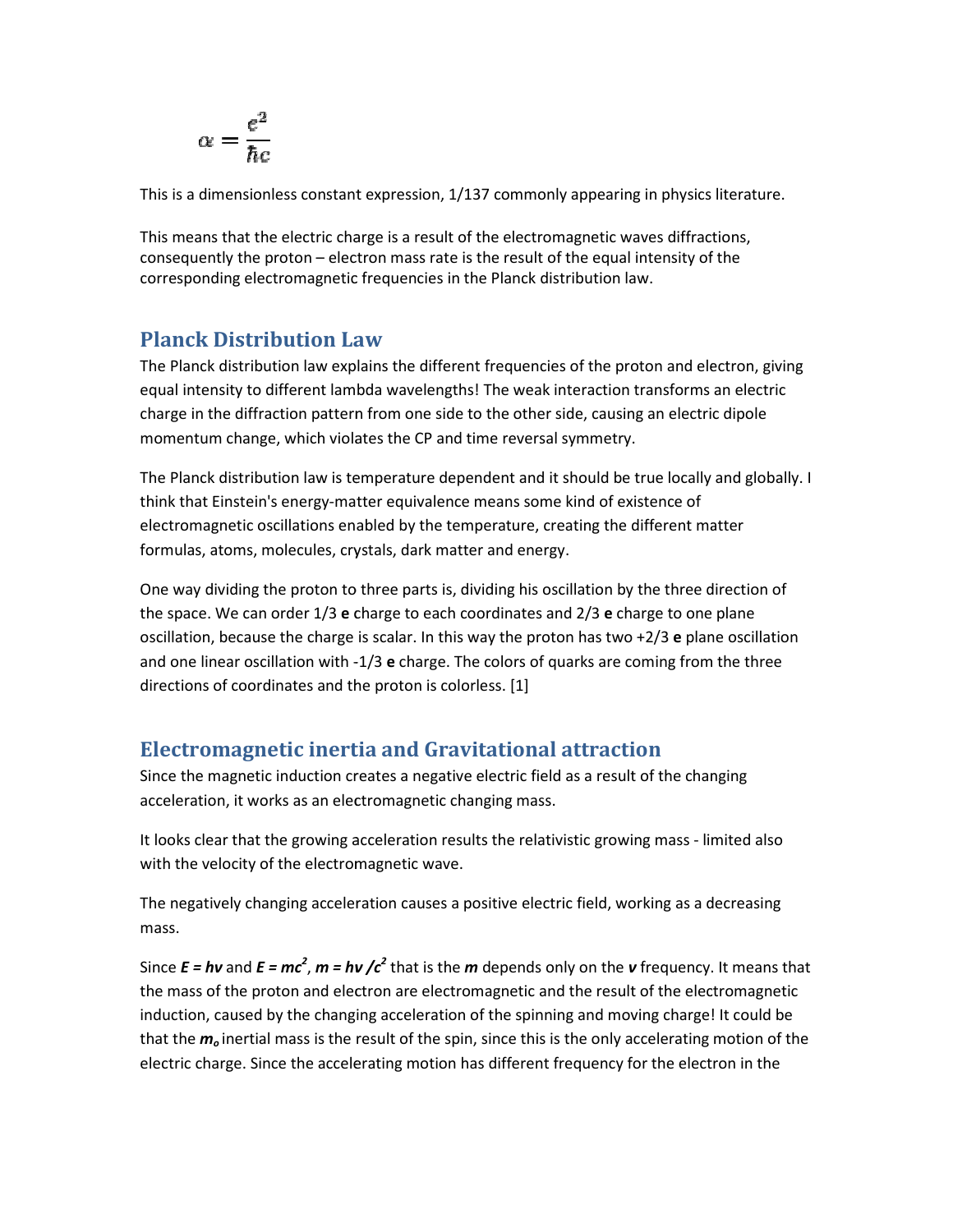atom and the proton, they masses are different, also as the wavelengths on both sides of the diffraction pattern, giving equal intensity of radiation.

If the mass is electromagnetic, then the gravitation is also electromagnetic effect caused by the magnetic effect between the same charges, they would attract each other if they are moving parallel by the magnetic effect.

The Planck distribution law explains the different frequencies of the proton and electron, giving equal intensity to different lambda wavelengths. Also since the particles are diffraction patterns they have some closeness to each other – can be seen as the measured effect of the force of the gravitation, since the magnetic effect depends on this closeness. This way the mass and the magnetic attraction depend equally on the wavelength of the electromagnetic waves.

# **Conclusions**

Needless to say that the accelerating electrons of the steady stationary current are a simple demystification of the magnetic field, by creating a decreasing charge distribution along the wire, maintaining the decreasing U potential and creating the **A** vector potential experienced by the electrons moving by **v** velocity relative to the wire. This way it is easier to understand also the time dependent changes of the electric current and the electromagnetic waves as the resulting fields moving by c velocity.

There is a very important law of the nature behind the self maintaining **E** accelerating force by the accelerated electrons. The accelerated electrons created electromagnetic fields are so natural that they occur as electromagnetic waves traveling with velocity c. It shows that the electric charges are the result of the electromagnetic waves diffraction.

One of the most important conclusions is that the electric charges are moving in an accelerated way and even if their velocity is constant, they have an intrinsic acceleration anyway, the so called spin, since they need at least an intrinsic acceleration to make possible they movement . The bridge between the classical and quantum theory is based on this intrinsic acceleration of the spin, explaining also the Heisenberg Uncertainty Principle. The particle – wave duality of the electric charges and the photon makes certain that they are both sides of the same thing. Basing the gravitational force on the magnetic force and the Planck Distribution Law of the electromagnetic waves caused diffraction gives us the basis to build a Unified Theory of the physical interactions.

#### **References**

[1] 3 Dimensional String Theory